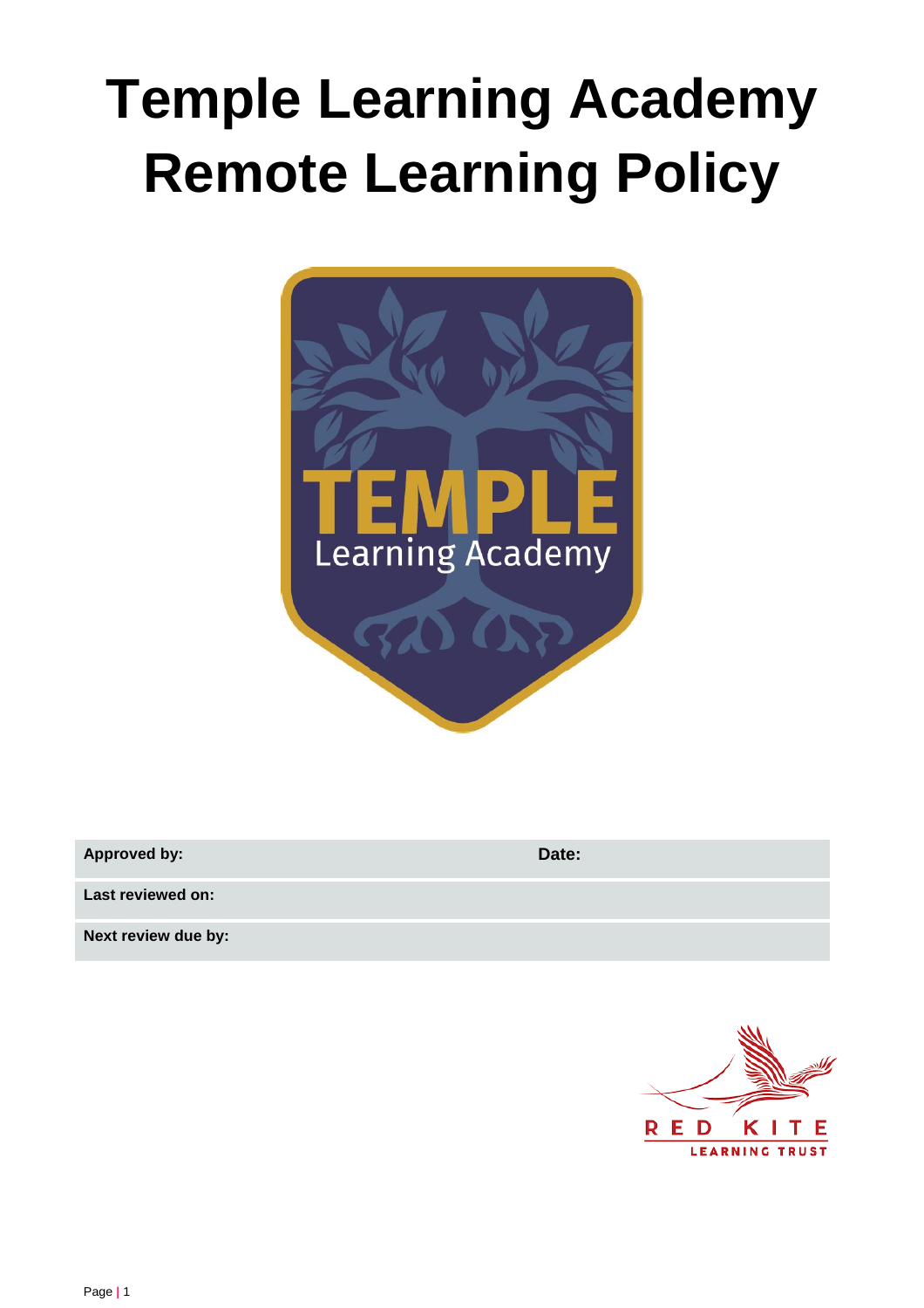# **Contents**

| 2. Remote learning for individual students and in the event of extended school closure 2 |
|------------------------------------------------------------------------------------------|
|                                                                                          |
|                                                                                          |
|                                                                                          |
|                                                                                          |
|                                                                                          |
|                                                                                          |
|                                                                                          |
| 11. Appendix 2- remote working, flipped classroom, GDPR and safe working practice11      |
|                                                                                          |

# <span id="page-1-0"></span>**Aims & Rational**

In the event of a school closure, Temple Learning Academy is committed to providing continuity of education to its students and will do so through a process of remote (online) learning.

Remote learning will take place in situations when students, in agreement with the school, have a period of absence but are able to work at home. This may be due to isolation due to being in close proximity to someone who has Covid-19 but are not suffering with relevant symptoms themselves.

Extensive remote learning would apply particularly in a situation in which the school is closed for an extended period of time, but a high proportion of students and teachers are healthy, and able to work as normal from home.

This policy does not apply in the event of short-term school closures (e.g. as a result of inclement weather) or a short-term student absence.

There is no obligation for the school to provide continuity of education to students who absent themselves from school, with or without parental permission, in contravention to school or government guidance. This would apply if parents made the decision, without prior agreement with the school, to absent their child from school 'as a precaution', against official guidance, in the event of an outbreak of infectious disease.

This remote learning policy for staff aims to:

- Ensure consistency in the approach to remote learning for pupils who aren't in school
- Set out expectations for all members of the school community with regards to remote learning
- Provide appropriate guidelines for data protection

# **Remote learning for individual students and students in the event of a bubble closure or extended school closure**

Please see appendix one for a detailed approach to remote learning resources.

Assuming an absence has been agreed with the school, and the student in question is healthy enough to work from home, the school will provide work for students who are unable to attend in person. If this occurs for an individual student, the collation of work and communication with the parent will be coordinated by the student's class teacher. The student's teachers will use a specially set up Class Charts page to make work available to the student.

In the event of an extended school closure, the school will provide continuity of education in the following ways:

# *a) Regular direct instruction from teaching teachers, with the ability of students to ask questions online via class charts*

#### *b) The setting of work that students complete, written responses (if relevant) completed electronically*

*c) The assessment of specific assignments that are submitted to teachers electronically and on which feedback is provided*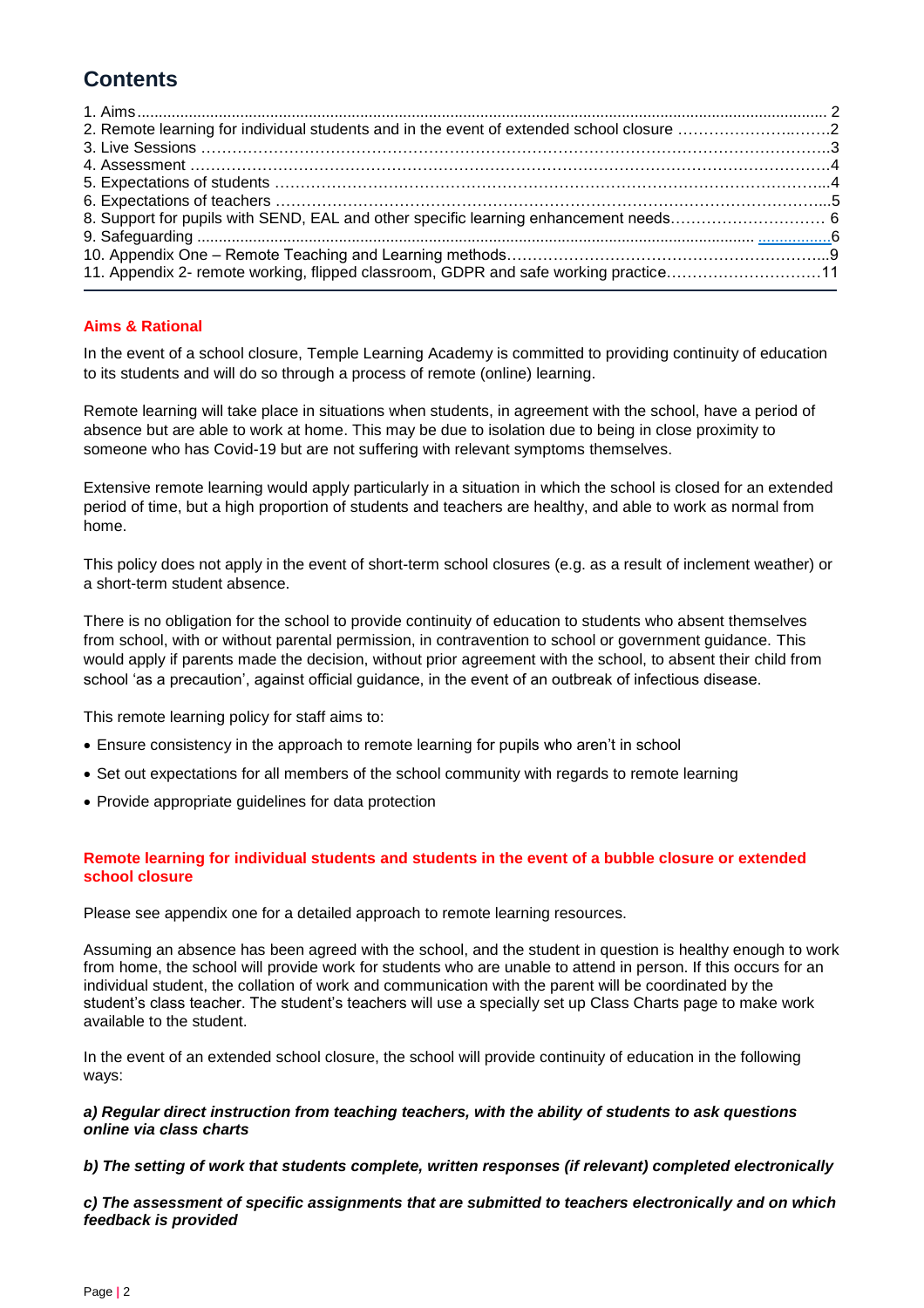Students and teachers are expected to have access to the internet whilst at home; the school recognises that many families may not have home printers and will therefore not require the printing of material.

If students do not have access to a device or the internet, school will support as appropriate.

The main platforms the school will use to deliver continuity of education are:

**Class Charts**: access to Class Charts is via the relevant app or any browser

**Microsoft Teams**: access to Teams is via the relevant app or any browser

**YouTube**: access to secure teacher lessons via the relevant app or any browser

**TLA Wordpress Remote Learning Website**: access to this site has been maximized to ensure access from mobile phones, tables, and PCs

**Targeted differentiated online work platforms:** GCSE Pod, Sumdog etc

If students have difficulty with logging in, they should contact the school via their Class Charts account. Support with their account can be obtained by contacting the admin office on 0113 2645456

The school reserves the right to vary the range of methods used to provide remote learning tasks, feedback and interaction, based on the particular circumstances of any closure and based on our experience.

Tasks will be set in accordance with existing schemes of work, and tasks will be designed to allow students to progress through schemes of work at the same pace as if they were in school, where possible.

Naturally, remote learning will require students and teachers to take a different approach to working through content, but tasks should ensure the pace of content coverage is as close as possible to in-school teaching, and ensure students do not fall behind.

- Reading and noting new material from a common subject area textbook or electronic resource
- Working through subject-specific presentations or worksheets provided by the subject area
- Watching a relevant video resource and making notes
- Completing a listening exercise (e.g. in languages)
- Written responses to prompt questions, essay plans etc.
- Completion of practice questions or past papers, particularly for those in examination years
- Working through relevant exercises offered by external providers
- Online tutoring

#### **Live sessions**

The Academy Leadership Team may also arrange for teaching teachers to deliver content in a pre-recorded 'live' manner (either by text or audio and/or visual means). Microsoft Teams is a platform that allows for resources to be shared, teachers to provide exposition, and students to ask questions in 'real-time'.

Students will be provided with details of sessions, and will be expected to participate in them if they are asked and able to. Live sessions can be particularly helpful as they can facilitate contemporaneous communication, with students able to respond to teachers' questions (and ask them) via the conversation functionality in teams and meet.

In a live session, there is no need for teachers or students to broadcast audio or video, as the text (conversation) function is adequate. Teachers who wish to use the audio/video functions must follow TLA protocols and inform the Deputy Principal in advance of setting up sessions (see also Appendix below).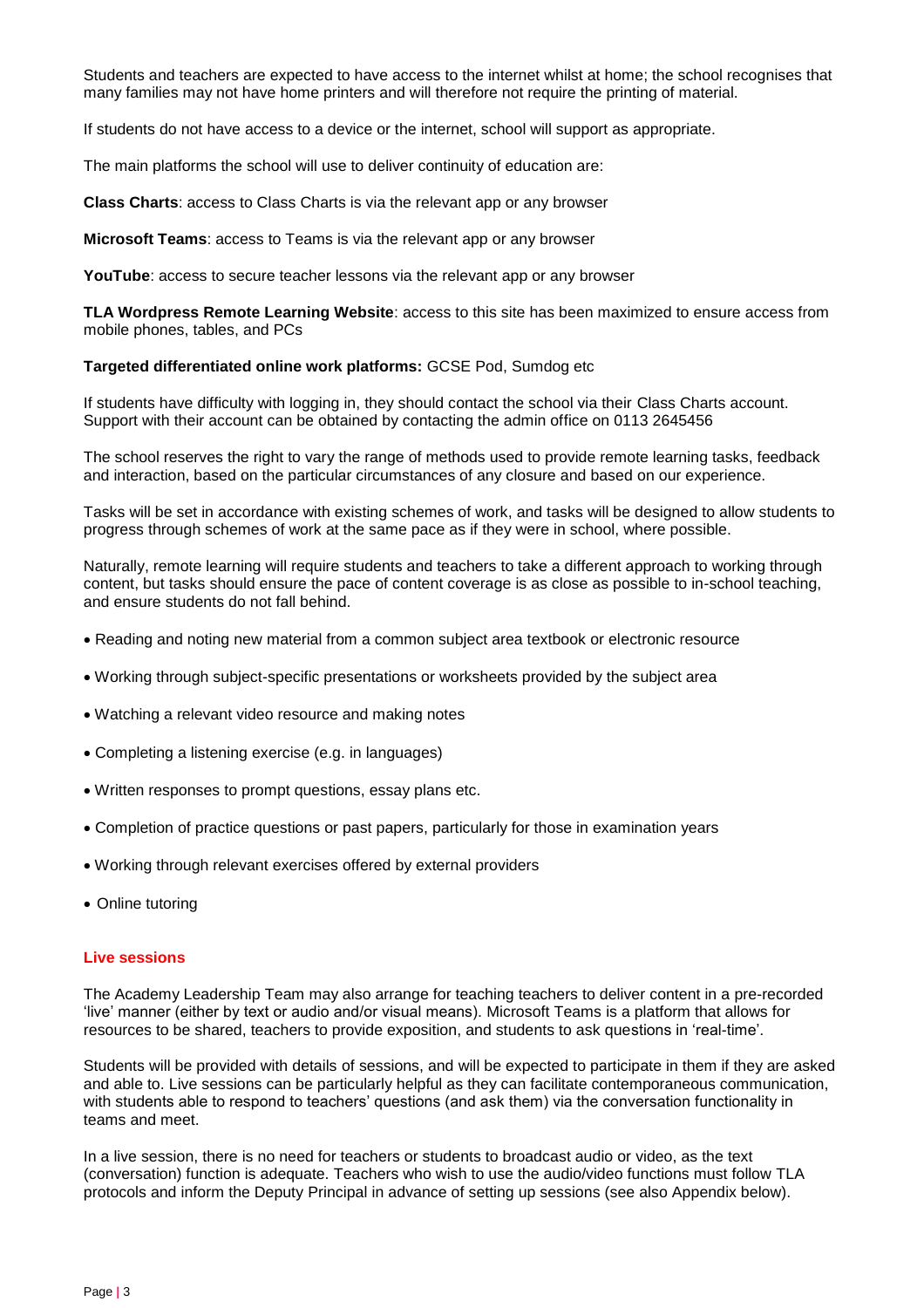#### **Assessment**

Providing timely and helpful feedback is a cornerstone of good teaching and learning, and whilst this may be more challenging with remote learning, teachers will endeavor to provide regular feedback to students on pieces of work that they are required to submit.

Under normal circumstances, not all pieces of work are formally assessed by teachers and this would continue to be the case should the school employ remote learning.

Assessed work will be set using via the above channels regardless of how students' work is eventually submitted with clear due dates given to students for completion, thereby helping students to organise their time.

Students and teachers should keep accurate records of all work completed, submitted and assessed. Given the nature of the tasks, the type of feedback teachers can provide may not have the same format as marking an exercise book.

Teachers are encouraged to ensure, when they set assessed work, that it is designed in such a way that meaningful feedback may be provided. Possible methods may include:

• Providing whole class feedback rather than feedback on individual pieces of work – this is an effective way of providing feedback, supported by findings from educational research

- Using the "Comments" function on online Teams lessons
- Providing feedback directly in the Class Charts app
- Sending a direct email to students with specific feedback / targets
- Recording oral feedback and sharing an audio file

Additional functionality is available is in other free online apps e.g. Mentimeter, Padlet, Kahoot!, Slido, Forms, if teachers want to create assignments for students to complete. These might include, for example, the creation of a tailor-made quiz (containing either multiple choice or extended answers) and teachers are able to use assignments to give feedback within.

#### **Expectations of students**

Assuming that a student is healthy and well enough to work, students will be expected to participate as fully as possible in the remote learning process, attending relevant live sessions, completing independent work, and submitting assessed tasks promptly and to the best of their ability.

Students will also be expected to read and respond to communication from the school (e.g. a class charts message from a teacher) on a regular basis.

In the event of an extended school closure, teachers will continue to deliver content in line with existing schemes of work once the school is reopened; if any student misses significant parts of the content, they will be able to view material posted online and the school will give consideration to the practicalities of helping students to catch up once the school reopens.

Teachers must work on the assumption that students will not necessarily have the full range of books and equipment that they would usually have in school. However, if advance notice is possible, teachers will instruct students to take relevant equipment from their lockers home, or for parents to ensure they have duplicates. To ensure these resources are readily available each class have pre-prepared packs and resources ready to go home with students who need to isolate.

The school does not expect students to have access to any specialist equipment that would usually be provided by the school (e.g. science or art). Teachers should ensure they are able to scan or upload photos of important resources in case students do not have access to them at home.

To ensure students are fully prepared and equipped to make a swift change to online learning, they will begin to use remote learning within their weekly lessons to ensure this practice is embedded. Students will be taught how to use platforms such as class charts to complete and upload work. Parents and carers will also receive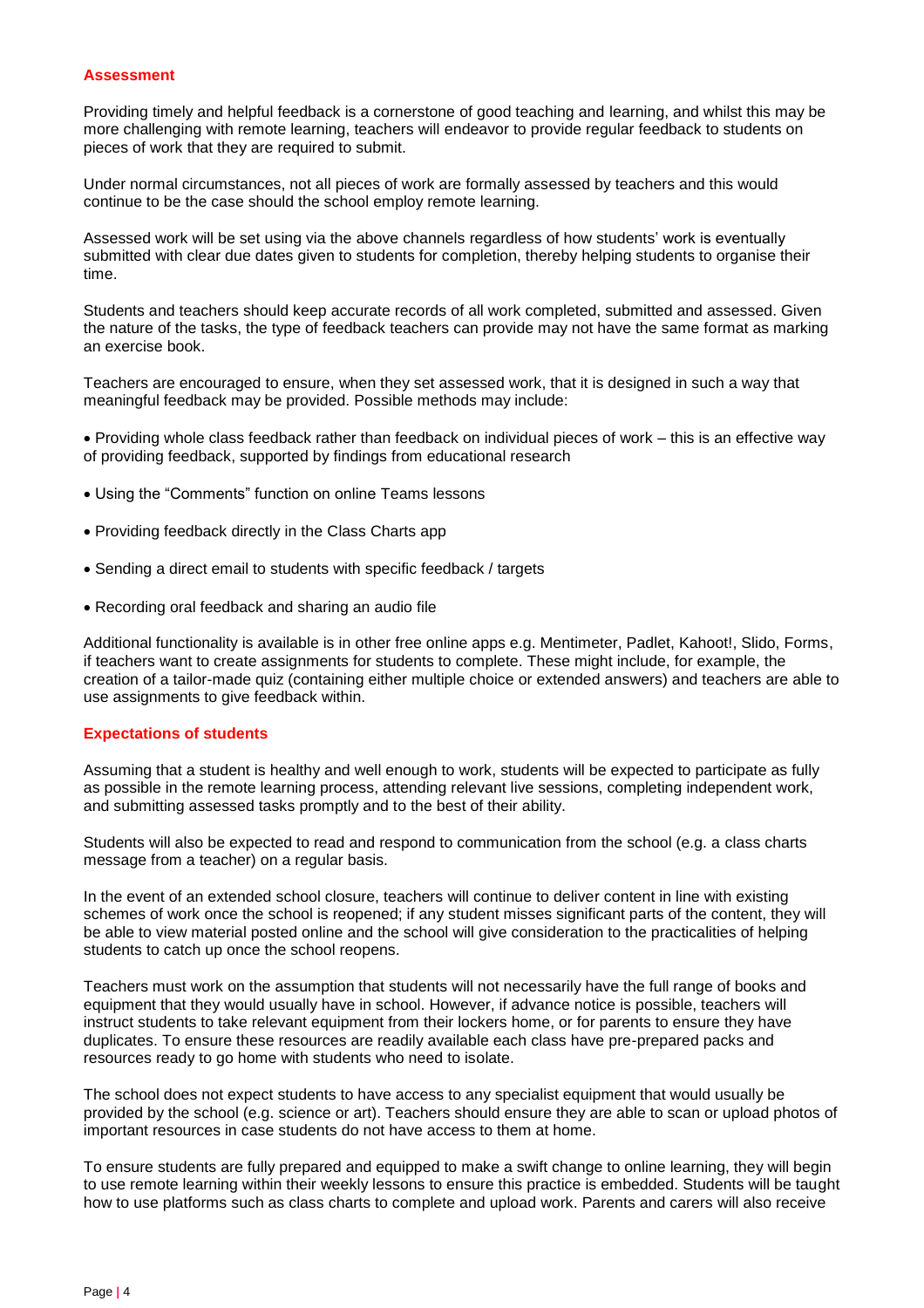high quality training through online tutorials so they too know how to access the platforms to support their children.

# **Expectations of teachers**

Teachers should ensure they have effective internet and a phone connectivity at home.

If there are IT related issues while remote working, teachers can contact the IT Operations Manager via the service desk email. The setting and assessment of remote learning tasks will take place in accordance with school and subject area policies.

In order that we are providing a consistent approach, all teachers should pay due care to the nature of tasks set, so that students have a range of activities to complete at home and are not exclusively working on a screen.

Teachers are responsible for providing constructive feedback to their students in a timely manner. Subject leaders are responsible for overseeing the form and regularity of feedback, and will liaise with Deputy Principal/Assistant Principal to ensure consistency.

In the event a teacher is unwell during a period of remote learning, it becomes the responsibility of the line manager to ensure work is set to her/his classes. Note that illness in these cases will treated as normal and recorded in CoreHR with back to work discussions conducted remotely if required. Teachers are expected to:

• Plan and deliver 'live sessions' where appropriate in consultation with Deputy Principal/Assistant Principal; (for any audio/video links)

- Respond to reasonable amounts of communication from students, parents and teachers
- Plan and set tasks for their students using the tasks functionality in firefly

• Be able to set and mark assessed work promptly, in line with school and subject area policies, returning it to students electronically (or after the period of remote working for written and project work)

- Set work for their class who are still in school and liaise with the cover teacher if they are absent but well enough to work
- Teachers should be available to contact parents if needed, by email or phone (when phoning from personal devices, dialing 141 before the number will ensure the teacher's own number is kept anonymous).

If contact is deemed excessive the line manager will be able to support and, if necessary, escalate to SLT. If parents ask for additional work beyond that set as part of the requirements above, subject areas should have a bank of general resources available in, such as interactive websites and support activities, and point pupils and parents in that direction. These will be displayed on the TLA Remote Learning Wordpress site.

In order to ensure teachers are able to perform the minimum expectations outlined above; the school will provide a range of training opportunities that teachers should access to before any planned school closure. Teachers should ensure that they have looked through specific instructions, watched walkthroughs, and attended teacher training sessions. If teachers require support with any aspects of remote learning, they are encouraged to consult their line manager.

Unless there are extenuating circumstances, teachers will be expected to be contactable remotely by colleagues, students and parents. Teachers also should ensure their communication with students does not encourage unhelpful work habits. All communication should take place during usual office hours, with no expectation for colleagues to read or respond to emails after 4pm, although responses should be made to electronic messages within one working day in normal practice. For those who are on part-time contracts, communication is expected only on the days on which they would usually work. Communication must always occur via official school channels, and not through personal accounts or other websites. Permitted methods are (please also see appendix regarding live links and flipped learning):

- Email using school email addresses only (both teachers and student)
- Microsoft Teams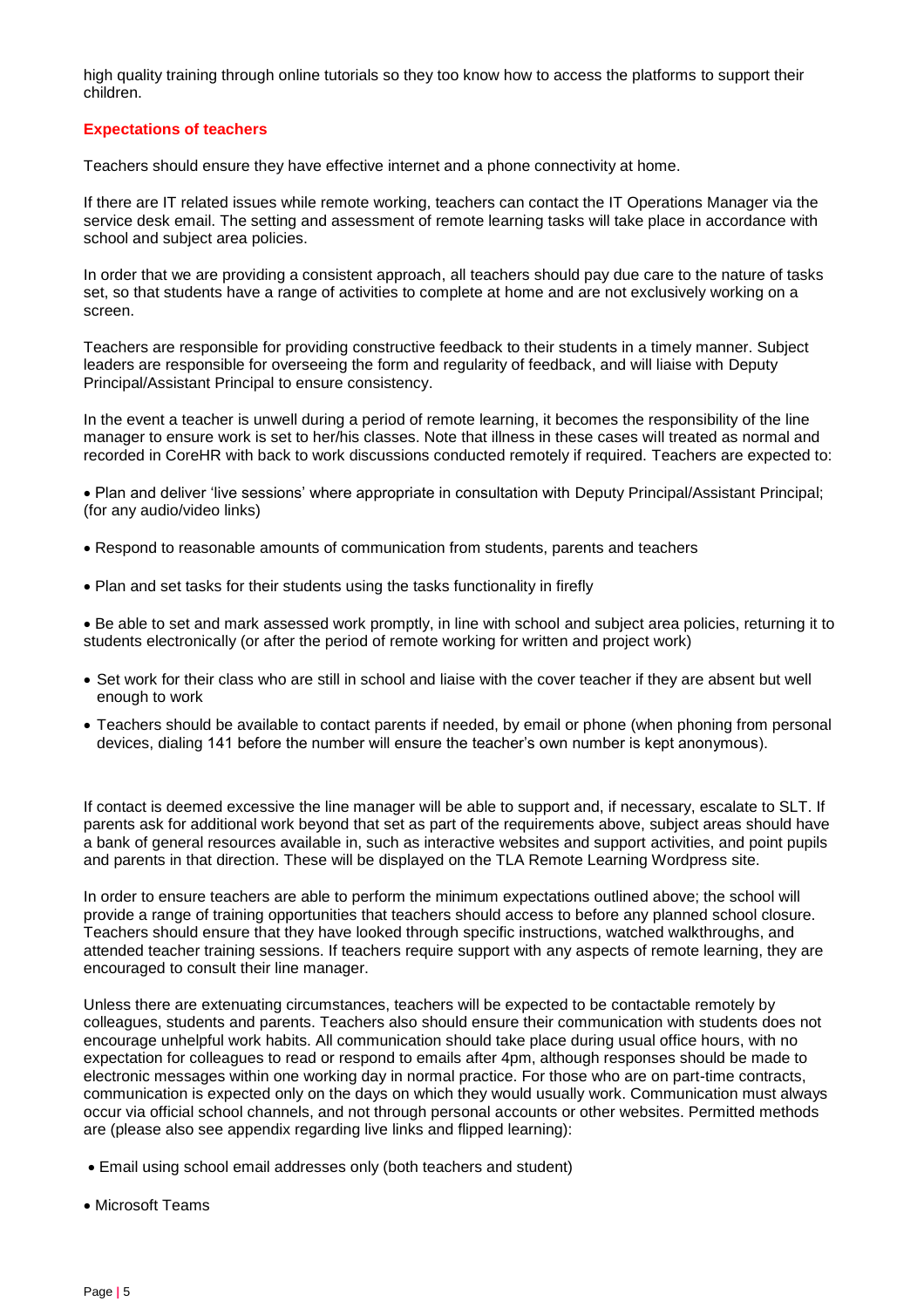# **Support for pupils with SEND, EAL and other specific learning enhancement needs**

Teachers should ensure that work is differentiated as required for all learners when setting online tasks.

Profiles are available for SEND pupils and advice can be sought from the SENDCO or the CLA Designated **Teacher** 

# **Safeguarding and Student welfare during a school closure**

In event of a school closure, the primary responsibility for the pastoral care of a student rests with their parents / guardians. However, class teachers and the welfare team should check in regularly with students/parents/carers to monitor both academic progress and their general wellbeing.

Temple Learning Academy recognises that attendance in school is one of the most powerful protective factors in the safeguarding of children.

The following factors are increasing the need for flexible systems for monitoring student well-being. These include:

- Partial/short term closures impacting on Pastoral bubbles when a positive case has been identified
- Significant unauthorised student absence where parents do not engage with open communication with school
- Families choosing to self-isolate, against Government and academy guidance

# **Identification of Need**

The Designated Safeguarding Team completed a full review of the student body and have classified all students into one of the following groups:

- Green low risk, no identified protective factors or vulnerabilities at play. Lowest level monitoring
- Amber moderate risk, moderate identified protective factors or vulnerabilities, family well supported.
- Red moderate/high risk, significant risk of harm, social care involvement, family vulnerable and without formal support.

NB: Families in receipt of FSM will not automatically be placed into Amber unless other risk factors are at play. Students with SEND or those who are CLA will be placed no lower than Amber.

Amber and Green cohorts have been set up as "custom groups" within Arbor to allow for swift and consistent monitoring. These will be reviewed regularly and updated as necessary.

#### **1. Monitoring Attendance & Absence**

# **Absence without notification of reason**

In order to promote the safeguarding of these students, the protocols below will be followed in the event of absence without notification of a reason.

|                                               | All Students                                        | <b>Students indicated Green</b>                                                                                                                                         | <b>Students indicated Amber</b>                                                                                                                                                          | Students indicated Red                                                                                                                                                               |
|-----------------------------------------------|-----------------------------------------------------|-------------------------------------------------------------------------------------------------------------------------------------------------------------------------|------------------------------------------------------------------------------------------------------------------------------------------------------------------------------------------|--------------------------------------------------------------------------------------------------------------------------------------------------------------------------------------|
| 1 <sup>st</sup> day of absence                | Daily<br>Absence<br>notification<br>sent by         | Follow up absence text sent by attendance<br>team if no contact from family by 10am.                                                                                    | Immediate contact made by Attendance Team<br>(JFA/HMC). If no contact made, liaise with DST.                                                                                             | Immediate contact made by DDSL<br>or DST (ELY/JRO) on 1st day of                                                                                                                     |
| 2 <sup>nd</sup> consecutive<br>day of absence |                                                     | Call from Attendance team to follow up<br>absence.                                                                                                                      | If not already, attendance/DST to complete a<br>socially distanced, Covid secure home visit.<br>If second day of no contact, notify DST of<br>Safeguarding concern and agree next steps. | absence. If not contact established<br>then relevant agencies notified. If<br>concern regarding risk is severe,<br>DST to complete a socially<br>distanced, Covid secure home visit. |
| 3 <sup>rd</sup> consecutive<br>day of absence | admin team<br>as per daily<br>absence<br>procedures | Full contact blast - text, email, call - to<br>attempt contact with parents.                                                                                            |                                                                                                                                                                                          | If contact can not be established,<br>DDSL to contact duty & Advice for<br>guidance on next steps.                                                                                   |
| 4 <sup>th</sup> consecutive<br>day of absence |                                                     | If not already attendance to complete a<br>socially distanced, Covid secure home visit.<br>If contact cannot be established, consult<br>with DDSL regarding next steps. | If contact cannot be established, consult with<br>DDSL regarding next steps.                                                                                                             |                                                                                                                                                                                      |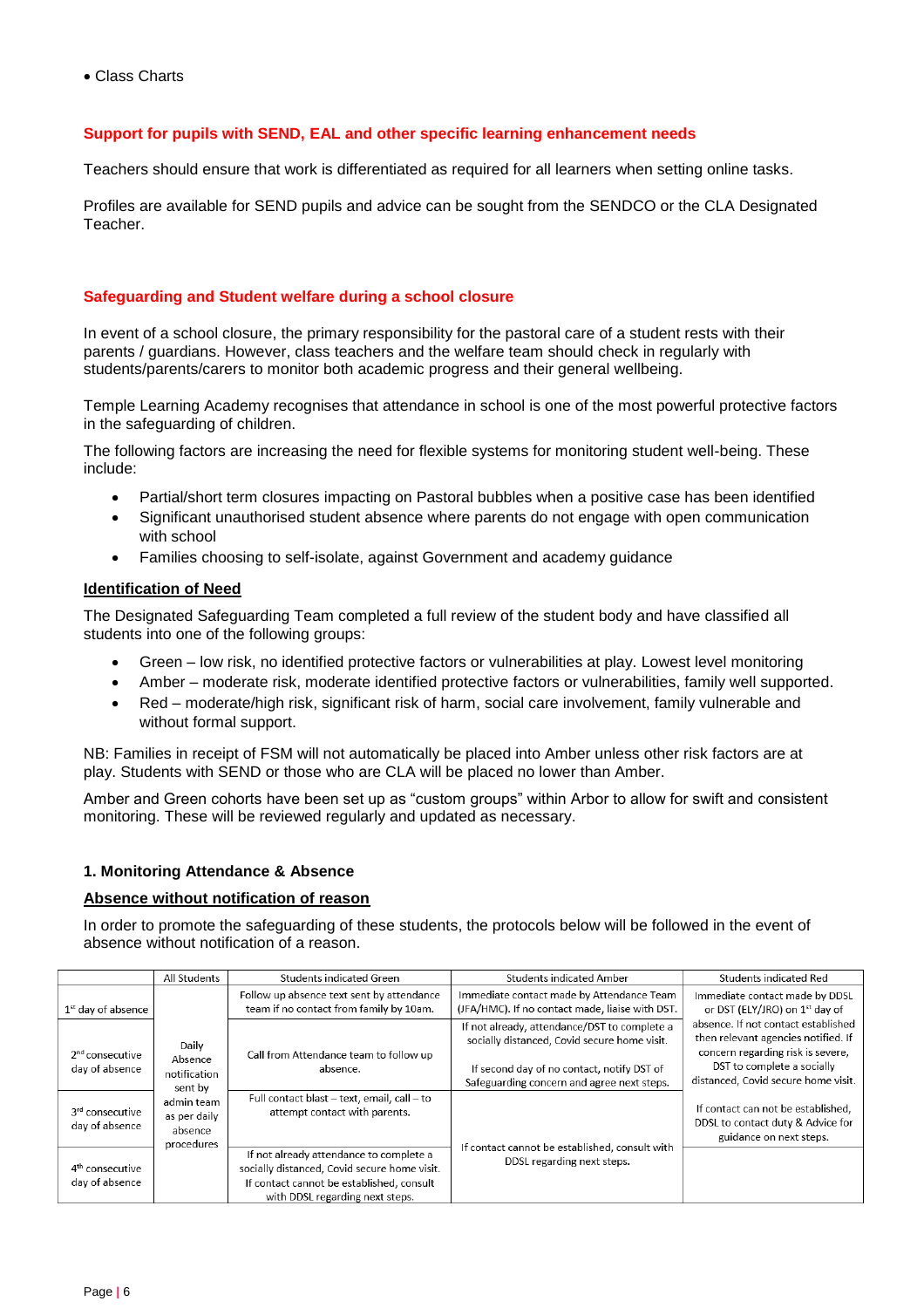# **Unauthorised Absence**

NB: N coded absence is also not authorised.

|                                     | All Students                          | Students indicated Green                                                                                                                                                                                                                               | <b>Students indicated Amber</b>                                                                                                                                                           | <b>Students indicated Red</b>                                                                                                                                                        |  |  |
|-------------------------------------|---------------------------------------|--------------------------------------------------------------------------------------------------------------------------------------------------------------------------------------------------------------------------------------------------------|-------------------------------------------------------------------------------------------------------------------------------------------------------------------------------------------|--------------------------------------------------------------------------------------------------------------------------------------------------------------------------------------|--|--|
| $1st$ day of absence                |                                       | Contact made by school to identify reason for absence.                                                                                                                                                                                                 |                                                                                                                                                                                           | Immediate contact made by DDSL<br>or DST (ELY/JRO) on 1 <sup>st</sup> day of                                                                                                         |  |  |
| 3rd day of absence                  | Daily<br>Absence<br>notification      |                                                                                                                                                                                                                                                        | Text/Email notification of parents that the child's absence is not authorised.<br>Attendance team to call parents and arrange return to school.                                           | absence. If not contact established<br>then relevant agencies notified. If<br>concern regarding risk is severe,<br>DST to complete a socially<br>distanced, Covid secure home visit. |  |  |
| 5 <sup>th</sup> day of absence      | sent by<br>admin team                 | Attendance Team to complete a home visit<br>to attempt to support return to school.                                                                                                                                                                    | DST to complete a home visit to attempt to<br>support return to school.                                                                                                                   |                                                                                                                                                                                      |  |  |
| 6-9 <sup>th</sup> day of<br>absence | as per daily<br>absence<br>procedures |                                                                                                                                                                                                                                                        | Day 6 - 5 consecutive day letter emailed to family, text sent to alert to this email, attached to CPOMS<br>Daily attempts to contact family. Notify them of the upcoming Day 10 deadline. |                                                                                                                                                                                      |  |  |
| $10th$ day of<br>absence            |                                       | 10 Consecutive Days of Unauthorised absence form completed – including specific details of home contact/visits and agency<br>notifications – and submitted to the local authority along with the attendance certificate.<br>Form is uploaded to CPOMS. |                                                                                                                                                                                           |                                                                                                                                                                                      |  |  |

# **Student Self-Isolation/Planned-authorised Absence/Rota'd closure**

|                                                | Students indicated Green                                                                                                                                      | <b>Students indicated Amber</b>                                      | <b>Students indicated Red</b>                                                                                                                                         |  |
|------------------------------------------------|---------------------------------------------------------------------------------------------------------------------------------------------------------------|----------------------------------------------------------------------|-----------------------------------------------------------------------------------------------------------------------------------------------------------------------|--|
| Students self-<br>isolating for 10-<br>14 davs | Well-being checks completed via Remote<br>Learning team. RLT to log Safeguarding Cause<br>for Concern if not contact is made with family<br>during this time. | As with green, plus weekly well-being call                           | DST to notify social care/relevant agencies and<br>notify them of the isolation period or duration<br>of planned absence.<br>DST to agree a checking/contact plan and |  |
| 5 days absence                                 | Follow up call from Attendance Team to check<br>well-being. This should include speaking with<br>the child over the phone.                                    | completed by DST. This should include speaking<br>with the student.  |                                                                                                                                                                       |  |
| 6-14 day absence                               |                                                                                                                                                               |                                                                      | record on CPOMS.<br>DST to complete actions as agreed, logging all                                                                                                    |  |
| 15 day + absence                               | Attendance team to complete a socially<br>distanced, Covid-19 secure home visit.                                                                              | DST to complete a socially distanced, Covid-19<br>secure home visit. | actions on CPOMS                                                                                                                                                      |  |
|                                                |                                                                                                                                                               |                                                                      |                                                                                                                                                                       |  |

# **2. Support & Monitoring in event of full closure**

In the event of full closure, a communication log will be shared which identifies the 'contact adult' for each student. This adult will be required to maintain contact as outlined below. Staff will observe the guidance shared in the Covid-19 Safeguarding Policy addendum.

| Students indicated Green                                                 | <b>Students indicated Amber</b>                       | Students indicated Red                                                       |
|--------------------------------------------------------------------------|-------------------------------------------------------|------------------------------------------------------------------------------|
| Remote Learning monitored by Class Teacher. This to                      | Remote Learning monitored by Class Teacher. This to   | Students in this cohort will have an agreed contact                          |
| include email communication with parents.                                | include email communication with parents.             | plan which has been prepared by the DST in                                   |
|                                                                          |                                                       | consultation with the relevant agencies.                                     |
| Class teacher to follow up by                                            | Class teacher to follow up by                         |                                                                              |
| text/phone/email/Classcharts contact if family do not                    | text/phone/email/Classcharts contact if family do not | This will include how and when home learning is                              |
| engage with home learning.                                               | engage with home learning.                            | communicated home and who in school will follow up                           |
|                                                                          |                                                       | with issues.                                                                 |
| Phone contact once per fortnight with member of                          | Phone contact once per week with identified adult.    |                                                                              |
| Pastoral Team. This to include speaking to the student<br>over the phone | This will be shown on the Communication Log.          | Students in this cohort will have a DSL trained contact<br>person in school. |
|                                                                          |                                                       |                                                                              |
|                                                                          |                                                       |                                                                              |
|                                                                          |                                                       |                                                                              |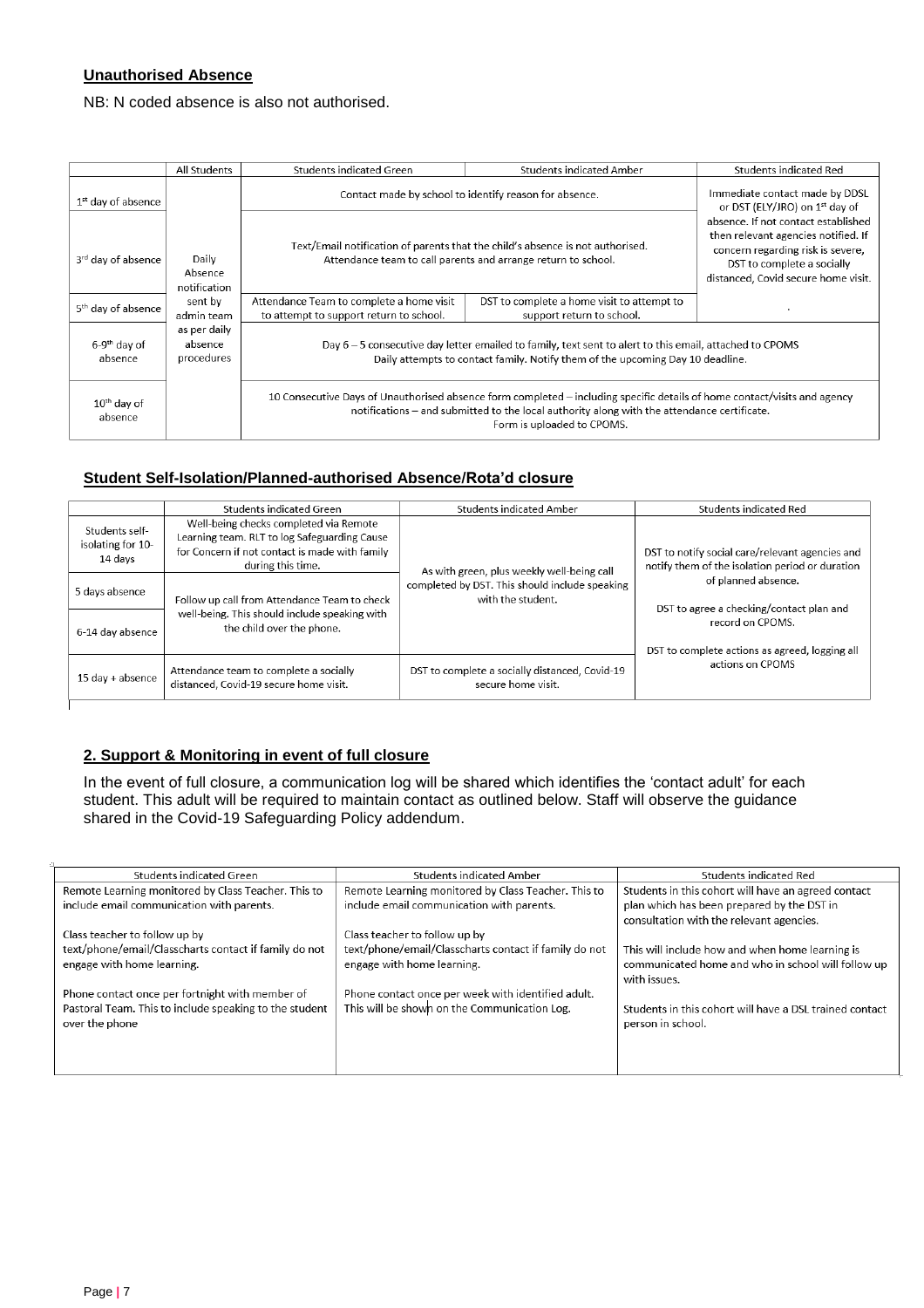|       | Week 1                                                                                      |         |           |          |                                                       |                                |                         | Week 2                                   |                                 |        |
|-------|---------------------------------------------------------------------------------------------|---------|-----------|----------|-------------------------------------------------------|--------------------------------|-------------------------|------------------------------------------|---------------------------------|--------|
|       | Monday                                                                                      | Tuesdav | Wednesday | Thursday | Fridav                                                | Monday                         | Tuesdav                 | Wednesday                                | Thursday                        | Friday |
| Green | Class Teacher & Pastoral team monitor students                                              |         |           |          |                                                       |                                | Update<br>communication |                                          |                                 |        |
|       |                                                                                             |         |           |          |                                                       |                                | Log                     |                                          |                                 |        |
| Amber | Class Teacher & Pastoral team monitor students                                              |         |           |          |                                                       | Update<br>Communication<br>Log |                         | DST complete Home visits if<br>required. | DST review<br>and update<br>RAG |        |
| Red   | DST review<br>communication<br>Contact managed as indicated in bespoke contact plan.<br>Log |         |           |          | Contact managed as indicated in bespoke contact plan. |                                |                         |                                          |                                 |        |

In the event of a school closure, pupils, parents and teachers are reminded that the school's Child Protection and Safeguarding Policy still applies to all interactions between pupils and teachers. In that policy, there are specifically prohibited behaviours and reporting obligations to which teachers must adhere, whether they are at home, in the community or at school.

Safeguarding Policies and updated Covid Safeguarding Policies have been ratified by the Local Governing Body and are available on the academy website.

Any safeguarding concerns should as always, be reported promptly on CPOMS.

# **Processing personal data**

Staff members may need to collect and/or share personal data such as email addresses as part of the remote learning system. As long as this processing is necessary for the school's official functions, individuals won't need to give permission for this to happen.

However, staff are reminded to collect and/or share as little personal data as possible online.

# **Keeping devices secure**

All staff members will take appropriate steps to ensure their devices remain secure. This includes, but is not limited to:

- Keeping the device password-protected strong passwords are at least 8 characters, with a combination of upper and lower-case letters, numbers and special characters (e.g. asterisk or currency symbol)
- Ensuring the hard drive is encrypted this means if the device is lost or stolen, no one can access the files stored on the hard drive by attaching it to a new device
- Making sure the device locks if left inactive for a period of time
- Not sharing the device among family or friends
- Installing antivirus and anti-spyware software
- Keeping operating systems up to date always install the latest updates

#### **Monitoring arrangements**

This policy will be reviewed annual. At every review, it will be approved by the full governing board.

#### **Links with other policies**

This policy is linked to our:

- Behaviour policy
- Child protection policy and coronavirus addendum to our child protection policy
- Data protection policy and privacy notices
- Home-school agreement
- ICT and internet acceptable use policy
- Online safety policy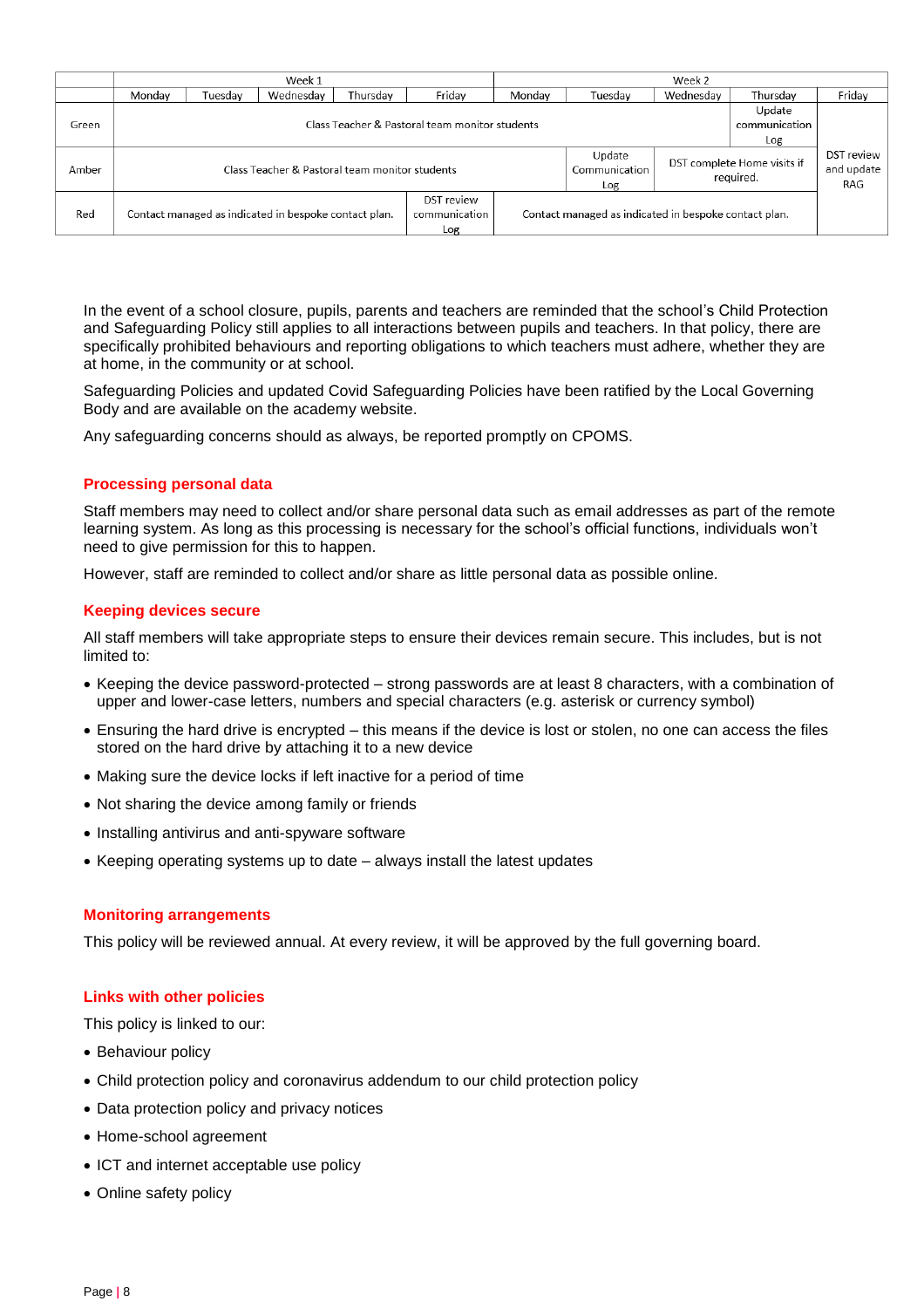# **Appendix 1 Remote Teaching & Learning Methods**

| Scenario                                                                                                                 |                                                                                                                                                                                                                                                                                                                                                                                                                                                                                                                                                                                                                                                                                                                                                                                                                                                                                                                                                                                                                                                                                                                                                                                                                                                                                                                                                                                                                                                                                                            |                                                                                                                                                                                                                                                                                                                                                                                                                                                                                                                                                                                                                                                                                                                                                                                                                                 | Other information                                                                                                                                                                                                                                                                                                                                                                                                               |
|--------------------------------------------------------------------------------------------------------------------------|------------------------------------------------------------------------------------------------------------------------------------------------------------------------------------------------------------------------------------------------------------------------------------------------------------------------------------------------------------------------------------------------------------------------------------------------------------------------------------------------------------------------------------------------------------------------------------------------------------------------------------------------------------------------------------------------------------------------------------------------------------------------------------------------------------------------------------------------------------------------------------------------------------------------------------------------------------------------------------------------------------------------------------------------------------------------------------------------------------------------------------------------------------------------------------------------------------------------------------------------------------------------------------------------------------------------------------------------------------------------------------------------------------------------------------------------------------------------------------------------------------|---------------------------------------------------------------------------------------------------------------------------------------------------------------------------------------------------------------------------------------------------------------------------------------------------------------------------------------------------------------------------------------------------------------------------------------------------------------------------------------------------------------------------------------------------------------------------------------------------------------------------------------------------------------------------------------------------------------------------------------------------------------------------------------------------------------------------------|---------------------------------------------------------------------------------------------------------------------------------------------------------------------------------------------------------------------------------------------------------------------------------------------------------------------------------------------------------------------------------------------------------------------------------|
|                                                                                                                          | Staff expectation                                                                                                                                                                                                                                                                                                                                                                                                                                                                                                                                                                                                                                                                                                                                                                                                                                                                                                                                                                                                                                                                                                                                                                                                                                                                                                                                                                                                                                                                                          | Student expectation                                                                                                                                                                                                                                                                                                                                                                                                                                                                                                                                                                                                                                                                                                                                                                                                             |                                                                                                                                                                                                                                                                                                                                                                                                                                 |
| Student(s) in<br>your class are<br>self-isolating<br>due to a<br>positive test<br>or identified<br>as close<br>proximity | • Students are given a high-quality printed work<br>pack as they leave school (hand posted by a<br>member of the welfare team if needed)<br>• Students can be provided with resources where<br>needed e.g. writing implements, exercise books<br>• Students are given their log ins for their online<br>learning where targeted work can be set e.g.<br>Sumdog, learning village, GCSE Pod<br>• Home learning tasks to be uploaded daily to<br>individual students' portfolios each day no later<br>than 8.30am<br>• Marking and feedback to take place via Class<br>Charts on students' portfolio<br>• Home learning tasks will be differentiated and<br>personalised to meet individual students needs<br>• Information regarding expectations and who to<br>send completed work to uploaded to student's<br>portfolio<br>• Parents/carers/student request for support<br>should be answered at the end of each day or<br>before if possible via Class Charts<br>• Where possible use Class Charts messenger to<br>support students and parents however where this<br>is not possible please contact your pastoral co-<br>ordinator<br>• Where students have bespoke 1:1 support e.g.<br>Mental health worker, TNLP school therapist,<br>SALT this will continue via phone & Teams<br>where appropriate<br>• Students/parents/carers will receive a welfare<br>check via phone/dojo in the week<br>• Staff will have prior knowledge of the families<br>able or unable to access remote learning online. | • Students will complete<br>their work and upload to<br>their personal portfolio<br>each day or use their<br>school email to forward<br>tasks to their teacher<br>• Students who would<br>rather work in an exercise<br>book and bring their work<br>in, should inform the<br>member of staff taking<br>ownership for remote<br>learning.<br>• Students will engage with<br>the feedback given from<br>their teacher and act on<br>this appropriately<br>• Students/parents/carers<br>will contact their class<br>teacher if they require<br>further support or<br>guidance via Class Charts<br>messenger<br>· Parents/carers can use<br><b>Class Charts messenger</b><br>to request further support<br>from the class teacher.<br>This will be replied to at<br>the end of the day if it is<br>not possible to reply<br>sooner | • Tutorial on how to<br>use the portfolios<br>feature posted to<br>the year group<br>page<br>• Tutorials on how to<br>use class charts<br>has been shared<br>with parents/carers<br>• All contact with<br>parents that are<br>not recorded on<br>Class Charts need<br>to be uploaded to<br>CPOMS via the<br>Parent/Carer tab<br>• Further information<br>regarding use of<br>Class Charts can<br>be sought from<br>Mrs Thompson |
| You are self-<br>isolating but<br>are able to<br>conduct<br>work. Your<br>class is at<br>school.                         | • All planning and resources should be completed<br>and sent to the relevant cover teacher before<br>8.10am each morning<br>• Liaison with cover teacher to ensure work set is<br>delivered correctly and further planning can be<br>carried out appropriately<br>• Liaise with other colleagues to support individual<br>students/groups isolating<br>• Complete a virtual "check in" with your class via<br>teams. This may be each morning as a welcome<br>or as part of a planned lesson.                                                                                                                                                                                                                                                                                                                                                                                                                                                                                                                                                                                                                                                                                                                                                                                                                                                                                                                                                                                                              | • Students will engage with<br>their learning and work set<br>by their cover teacher                                                                                                                                                                                                                                                                                                                                                                                                                                                                                                                                                                                                                                                                                                                                            |                                                                                                                                                                                                                                                                                                                                                                                                                                 |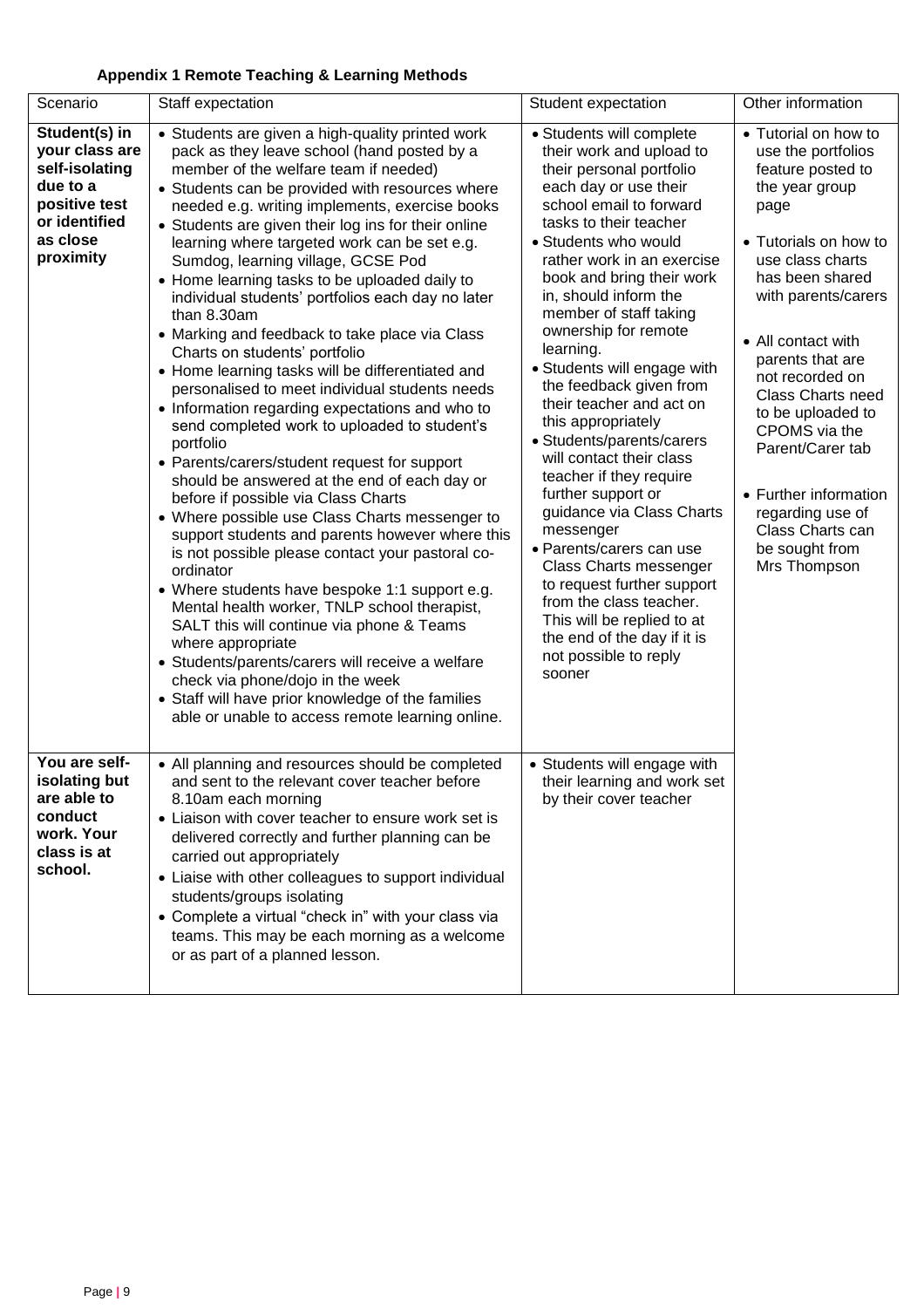| The whole<br>class are self-<br>isolating and<br>you are in<br>school                                                      | • Students are given a high-quality work pack as<br>they leave school (posted by a member of the<br>welfare team if needed)<br>• Students can be provided with resources where<br>needed e.g. writing implements, exercise books<br>• Home learning tasks to be uploaded daily to<br>individual students' portfolio each day no later<br>than 8.30am<br>• Home learning tasks will be differentiated to meet<br>individual students needs<br>• Videos of lessons, demonstrations, activities etc<br>to take place and be uploaded to the student's<br>portfolio<br>• Class Teacher will be the point of contact for<br>parent/carers<br>• Students will receive check ins via Class Charts<br>messenger to offer support and guidance with<br>their work. Where necessary phone calls should<br>be made to support students further.<br>• Parents/carers/student request for support<br>should be answered at the end of each day or<br>before if possible<br>• Where students have bespoke 1:1 support e.g.<br>Mental health worker, TNLP school therapist,<br>SALT this will continue via phone where<br>appropriate<br>• Students/parents/carers will receive a welfare<br>check via phone/Class Charts in the week                                         | • Students will complete<br>their work and upload to<br>their personal portfolio<br>each day<br>· Students who would<br>rather work in an exercise<br>book and bring their work<br>in, should inform the<br>member of staff this<br>affects.<br>• Students will engage with<br>the feedback given from<br>their teacher and act on<br>this appropriately<br>• Students/parents/carers<br>will contact their class<br>teacher if they require<br>further support or<br>guidance via Class Charts<br>messenger<br>• If students are unable to<br>upload work to portfolio<br>this can be brought back<br>to school (left for 48<br>hours) to be marked by<br>the teacher<br>• Parents/carers can use<br>Class Charts messenger<br>to request further support<br>from the class teacher.<br>This will be replied to at<br>the end of the day or<br>sooner |  |
|----------------------------------------------------------------------------------------------------------------------------|----------------------------------------------------------------------------------------------------------------------------------------------------------------------------------------------------------------------------------------------------------------------------------------------------------------------------------------------------------------------------------------------------------------------------------------------------------------------------------------------------------------------------------------------------------------------------------------------------------------------------------------------------------------------------------------------------------------------------------------------------------------------------------------------------------------------------------------------------------------------------------------------------------------------------------------------------------------------------------------------------------------------------------------------------------------------------------------------------------------------------------------------------------------------------------------------------------------------------------------------------------------|--------------------------------------------------------------------------------------------------------------------------------------------------------------------------------------------------------------------------------------------------------------------------------------------------------------------------------------------------------------------------------------------------------------------------------------------------------------------------------------------------------------------------------------------------------------------------------------------------------------------------------------------------------------------------------------------------------------------------------------------------------------------------------------------------------------------------------------------------------|--|
| You are self-<br>isolating and<br>are unable to<br>work.<br>The school is<br>closed and<br>you are<br>working from<br>home | A TLA cover teacher will deliver lessons to the<br>$\bullet$<br>class.<br>• Students are given a high-quality work pack as<br>they leave school (posted by a member of the<br>welfare team if needed)<br>• Students can be provided with resources where<br>needed e.g. writing implements, exercise books<br>• Home learning tasks to be uploaded daily to<br>individual students' portfolio each day no later<br>than 8.30am<br>• Home learning tasks will be differentiated to meet<br>individual students needs<br>• Video's of lessons, demonstrations, activities etc<br>to take place and be uploaded to the year group<br>Class Charts page<br>• Class Teacher will be the point of contact for<br>parent/carers<br>• Students will receive check ins via Class Charts<br>messenger to offer support and guidance with<br>their work. Where necessary phone calls should<br>be made to support students further.<br>• Parents/carers/student request for support<br>should be answered at the end of each day or<br>before if possible<br>• Where students have bespoke 1:1 support e.g.<br>Mental health worker, TNLP school therapist,<br>SALT this will continue via phone where<br>appropriate<br>· Students/parents/carers will receive a welfare | • Students will engage with<br>their learning and work set<br>by their cover teacher<br>• Students will complete<br>their work and upload to<br>their personal dojo<br>portfolio each day<br>• Students will engage with<br>the feedback given from<br>their teacher and act on<br>this appropriately<br>• Students will engage with<br>their learning<br>• Students/parents/carers<br>will contact their class<br>teacher if they require<br>further support or<br>guidance via class dojo<br>messenger<br>• If students are unable to<br>upload work to Class<br>Charts portfolio this can<br>be brought back to school<br>(left for 48 hours) to be<br>marked by the teacher<br>• Parents/carers can use<br>Class Charts messenger<br>to request further support<br>from the class teacher.<br>This will be replied to at                           |  |